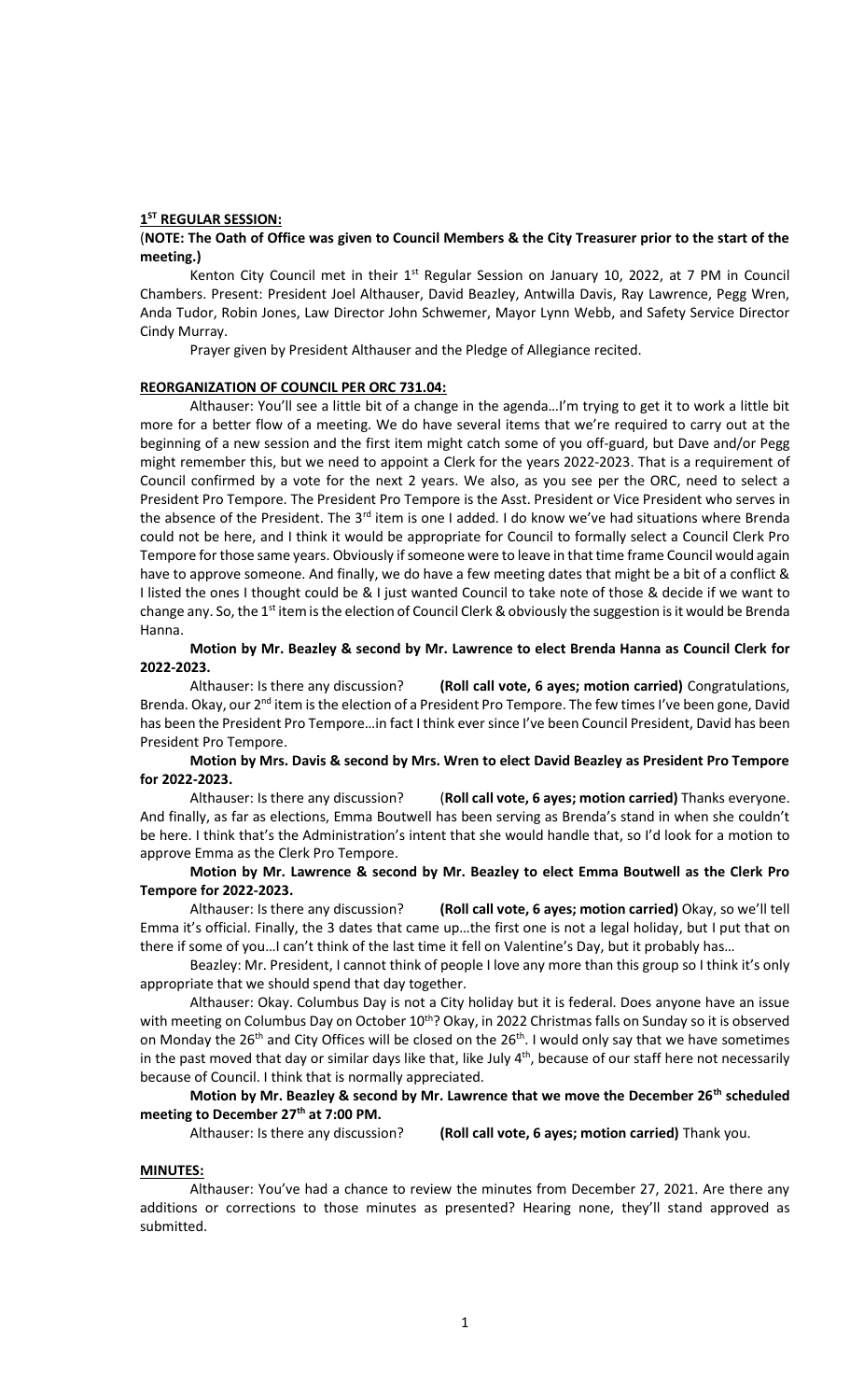### **CITIZENS REQUESTING TIME TO SPEAK:**

Althauser: We have no citizens on the agenda this evening. I'd just remind everyone that if you'd like to be on the agenda you need to speak with the Clerk on the Thursday prior to Monday's meeting. There will be a time for anyone present to speak to Council & the Administration under comments from the public towards the end of the meeting.

#### **COMMUNICATIONS:**

Althauser: I have none. Does any Councilmember or the Administration have any to share?

#### **PETITIONS:**

Althauser: We have no petitions before us at this time.

## **ADMINISTRATION REPORTS:**

Althauser: Okay, so this is a new section of the agenda. We will not go through every single person on comments at the end of the meeting…the idea is to get the Administration & all the reports upfront and it gives, like we've been doing with both Chief's and Brian, a chance to introduce new individuals also. You'll see if there are written reports, for example on Law Director, I do have an asterisk there because the annual report for the Law Director is in your packet. So I'll start with the way I have them listed and that's the Police Chief to see if he has anything to present.

Police - Chief Musser: No, but I'll have year-end reports at the next Council meeting so we can discuss them then if you guys want to.

Fire - Althauser: Bruce (Chief Donnelly) did email myself, Lynn & Cindy saying he couldn't be here as I think it's Meredith's birthday tonight and they're having a big celebration, but he did say the ambulance is done and back. No news/update on the ladder truck at this time. Other than that, everything is going well & he's working on year-end reports & was planning to have them at the next meeting.

Parks & Rec Director – Althauser: We don't have anything right now.

Income Tax – Althauser: You had a report in your packet and maybe David could clarify this or the Administration, but the first page is the regular report, and then she has the month by month & how we performed, and then finally the review of the entire year where you can see what we projected and what we actually brought in. Are there any questions on that report?

Auditor – Brian Hattery: Thank you, Mr. President. I have someone to introduce, and her name is Elena Bean. Her official title is Account Clerk, and she is part-time with the Auditor's Office for the year of 2022. She is helping do some things & get some things in order, and she's going to be a great asset especially when it comes to the new software we're going to be incorporating this year, and helping us get some other things done we've had on our to do list for a while. So, I'll let her introduce herself.

Elena Bean: Good evening, everyone. I'm Elena Bean & I'm the new Account Clerk. I'm currently a junior at Tiffin University pursuing my Bachelors in accounting. I graduated from North Central State College with my Associates in Business Administration when I graduated from high school so I'm just here to learn as much as I can about accounting before I graduate and go into Forensic Accounting. Thank you.

Hattery: Thank you, Elena. The other thing is I try to do this every couple of years, especially with new Councilmembers…we have one here and perhaps one in the future hopefully, but it's just a reminder that when Council receives reports it's because Council is liable for what's on those reports to some degree. We can get audited & if there is a problem Council does bear some responsibility…we don't just print the reports to waste paper. When you see the reports, if you don't have any questions, it's kind of taken as your approval of those reports. So it's a reminder and it's not just financial reports from my office…it's the police reports, waterworks, fire reports, etc. If you have questions, please ask. If there is a problem the State or whomever can go back to investigate and they can come & ask Council. It's not like you're going to get…I can't see a scenario where you're going to get sued and your house taken. I'm not saying that, but there is a responsibility amongst the Council people that the reports you receive you are looking at and you are approving. I've said before that 2021 was a bit of a tumultuous year for the Auditor's Office, but we're going to get better and try to get you more consistent reports and timely reports from our office as we used to do in previous years. But like I said, even the minutes of the Council & your approval can get pulled in audits and they have gotten pulled in audits before. Just for an example, the Treasurer & I decided to close an account with a financial institution because we thought the money would be better somewhere else to better serve the City. We had questions from the Auditors on why that didn't go through Council and have an official vote…they wanted us to show where Council approved that. So you'll notice with the account we opened at the previous meeting for insurance purposes, we had you guys vote to approve it because we had to make changes. So they do look, they can look, and please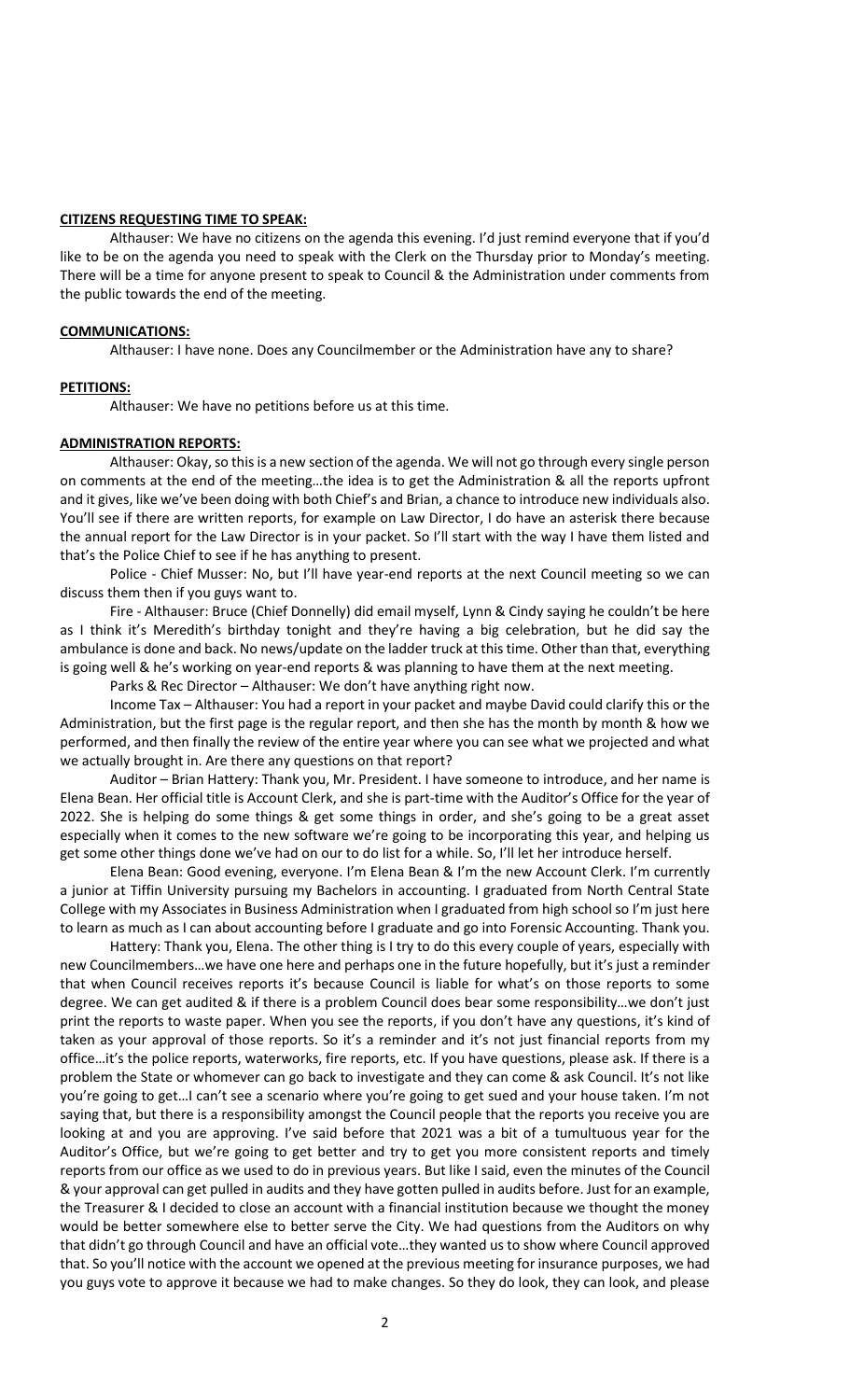anytime you have any questions please feel free to ask. Especially finance with my department, anything we put forth and you don't understand please feel free to stop in and ask, you can email me at any time or give me a call. I'm sure Pam will be more than happy to spend some time answering your questions. Does anyone have questions for me before I sit down? Okay, thank you. Pam?

Chief Dep. Auditor, Pam Romanko: I just wanted to give Council an update on where we are in the Auditor's Office. 2021 is nearly balanced, which in the next couple of days we'll have 2021 done & balanced. I'm pretty excited about that and we're moving onto 2022. Lynn and I this evening made sure that all of the financial reports through November are on our website. You have the ability at any time, any of the public has the ability at any time to go to the Auditor's section of the City website and see the financial reports. Brian was speaking about your responsibility to check & know what's going on. We've talked more about doing more detailed reports and different things because electronic files are a lot easier and less expensive than all the paper. So we'll be working on that this year too. Part of that will be implemented with the new software that we're getting. The status on that is we have a new server that was installed today and it works pretty good & is pretty fast, and tomorrow is a phone call with the CMI Software for our kickoff to make a general plan of when, how & where and the order of how all of our software will be installed. So that's where we're at…Tina is getting all of the purchase orders around for the year and that's been a great fit, and Elena is helping me balance and doing different things that have been helpful in getting the Auditor's Office to where it is a very functional department, which is my goal. Do you guys have any questions? Thank you, and thanks Brian.

Althauser: Treasurer…Terri since you're here tonight, do you want to introduce yourself because there may be some people that don't know you.

Treasurer – Terri Downey: I'm Terri Downey, the City Treasurer. I don't have anything to add anymore than what Pam & Brian said to you all. I welcome this nice young lady (Elena) and she'll be a nice asset. That's all I have and it's good to see everybody. I think I know most everybody here on Council.

Althauser: John, your Law Director report is in here. Do you want to add to that?

Law Director – John Schwemer: Some of you should've received an email about 1-2 weeks ago as just a reminder... I don't know if there was anything brought up at the last meeting, I can't remember, but everyone has to do an annual ethics filing. So you'll want to make sure you do that before the deadline and if you don't have a link or know where that it is, Brenda or I can get you that link. But all elected officials have to do that every year. You have plenty of time to get it done, but this is just a reminder that you do need to do that. I also wanted to…whether we do this for Council right now is kind of your decision, but another component is every elected official is required to complete, once a term, open records open meetings training through the Ohio Attorney General's Office. I historically have done that for all elected officials where you're basically nominating me to do that on your behalf. In the past that has worked fine, but the last time the Auditors inquired to see if we had actually approved that at a meeting. So this I would like, if you guys are going to designate me, I'd like to do it of record at a Council meeting. We don't need to make this decision tonight, but I wanted to bring it up. Terri, I think if maybe you could come on the record because I don't know if you'll be here the next several meetings…do you want me to do your records training?

Downey: Yes, please.

Schwemer: Okay, let it be known on the record that Terri Downey is designating me to do the open records open meeting.

**Motion by Mr. Beazley and second by Mrs. Davis to designate John Schwemer to continue in that capacity on behalf of the City Elected Officials.**

Althauser: Is there any discussion? Does everyone understand what John is talking about? **(Roll call vote, 6 ayes; motion carried)**

Schwemer: Okay, then Brian and Mayor same thing…do you want me to do that on your behalf? Mayor: Yes.

Hattery: Yes.

Althauser: Will you send the link for that? (yes)

Schwemer: Keep in mind, you can do it on your own even if you do nominate me. It is free, you go to the site, you have to get a user name & login and it's about a painful 3 hours. But you can do it in little segments and hardly any segment is more than ½ hour so I just kind of do it in the evening or on the weekend. It is informative and I'd encourage everyone to do it even if you're nominating me because it does give you more insight on that.

Althauser: And to back up…you can do your ethics filing…I've done it already & I did it on my phone. It's very easy now.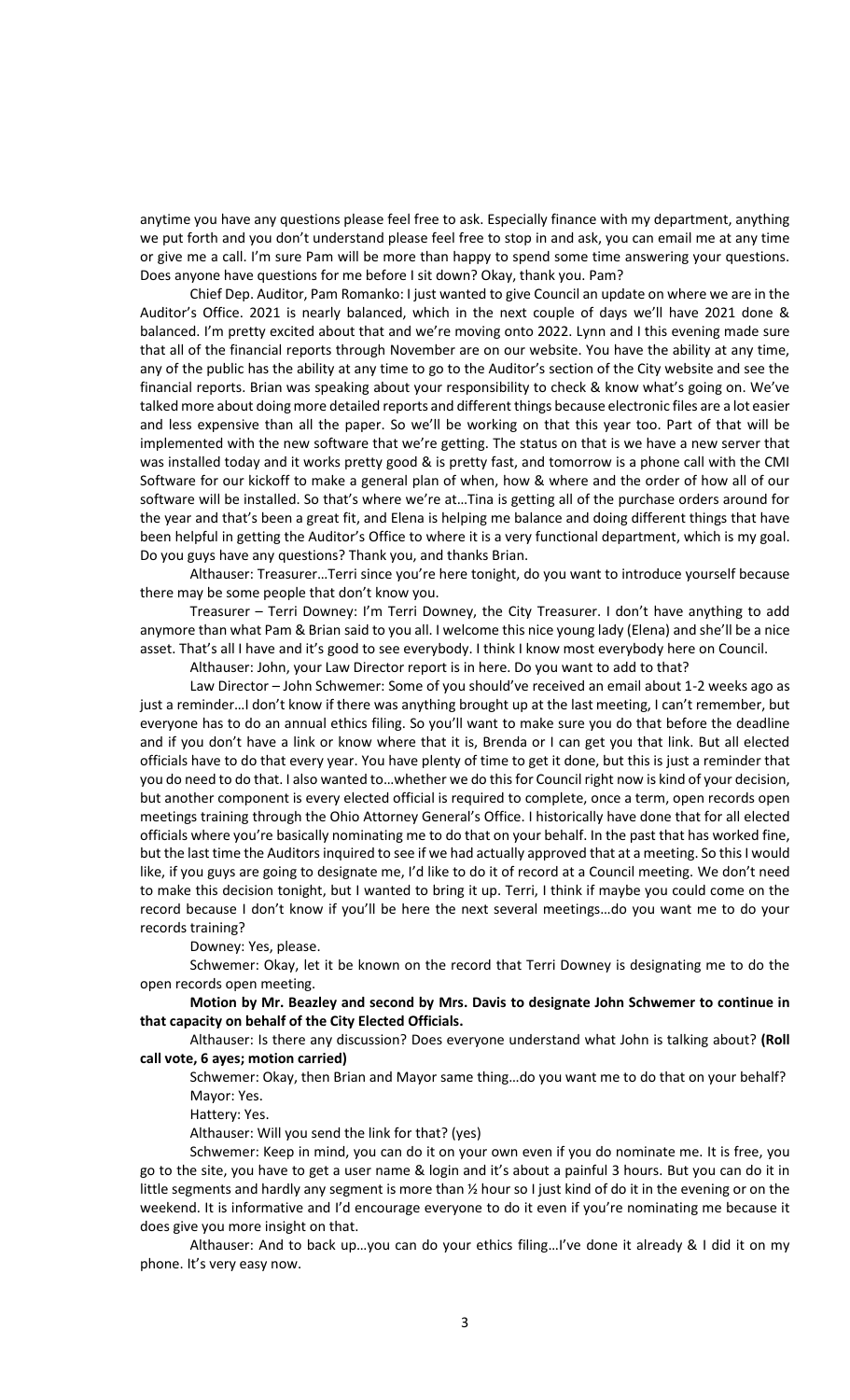Schwemer: Yes, it's much easier than it used to be. The first time you do it, it's a little more cumbersome for the ethics filing because you have to enter individual investments, individual conflicts… But after you do it the first year, they carry things through so you're only updating things if you no longer have an investment or certain conflicts or monetary contributions over the threshold. That's all I have.

Althauser: Questions for John? I see included the Clerk of Council provided her annual report for 2021. Any questions for Brenda?

Safety Service Director-Cindy Murray: Do I get a chance at the end too or is this it? Althauser: This is your report.

Murray: This is now or never. Okay, so I don't have any reports, but I have some things I want to talk about. I just want to remind the citizens that the electric aggregation right now through the City of Kenton is at just a little over 4 cents per kilowatt hour, which is a heck of a deal. That is good through the end of May. You can still sign up to get that until the end of May and we have information here on how to log in and get that. Starting in May the rate will go up .05610 per kilowatt hour, so just a little over 5  $\frac{1}{2}$ cents per kilowatt hour and that will be through Energy Harbor. So it's an estimated \$9.00 increase per residence per month. That's still a great rate going forward. When we roll over to the new rate if you want to opt out you can opt out at any time. You just have to go on there and opt out of the City's aggregate program. I just want to caution people when you opt into a new program there are hidden fees on a lot of them so make sure you know. Like there could be a monthly fee associated with it even though the rate is low or maybe there is an opt out cost associated with it once you get into one, so just be careful when you get into a new one. Trash, basically recycling, right now we understand it is a mess. I'm going to make it as simple as I can… this week is yellow so follow that. I think the Mayor is going to each week post what color to follow on our Facebook page. So again, this week is yellow and next week is blue. (static) Fire negotiations are going along and hopefully at our next meeting Clemans Nelson will be here to review the contract.

Mayor Lynn Webb: I just want to let you know Emma has updated the income tax website & has the new forms on there. I also want to touch base on 2 new jobs…(static)…Angelica Johnson will be starting next Monday for the Utilities Billing Analyst position in the water office. We had over 50 applications... The Community Improvement Director position we have scheduled 3 for the 1<sup>st</sup> round of interviews so far. In the first round it will be me, Cindy, Stephanie (Personnel) and maybe Pam asking questions and then in the  $2<sup>nd</sup>$  round we'd like to have a member of the Rec Board and another person sit in on the interviews too to help select a qualified candidate. Moving forward I hope we can have this person seated as soon as we can. So we're being very transparent on how we do the hiring process. Also, I have like a super special guest tonight. I met him at the Fair…this is Wyatt Linke and he came up to us at the Republican tent and he's so into politics and he's very well versed in history so he's my Asst. Mayor tonight. Then we're going to have him & his brother Wesley come and tour the City hopefully Monday. So it's just a real pleasure to see youth be really caring and wanting to understand how a city government works and he kind of already tells us how things are. Ha. So thanks Wyatt for being here and being my sidekick.

Wyatt Linke: You're welcome.

### **REPORTS OF STANDING COMMITTEES AND/OR SPECIAL COMMITTEES:**

Althauser: We'll get to the handout on new committees under new business so right now is there a report from Finance?

Finance-Beazley: No Sir, we have not met.

MOP – Wren: Nothing.

Safety/Nuisance-Davis: Nothing, but we're getting ready to plan our first meeting and that's going to be the commercial nuisances.

Regional Planning-Beazley: Regional Planning did meet this past week and it sounds disappointing for the City…our Administration went to bat for some Dept. of Development grant money and it seems like that has passed over despite our best efforts. That's the highlight, if you will, or I guess the lowlight.

Parks & Rec Board – Nothing.

Grove Cemetery-Davis: Grove Cemetery met last week and our new president, Joe Sherman, has stepped up into that role. The final numbers were given, and I believe we were at 123 burials and 33 cremations, which is fairly high for our little area. We're also talking about adding some concrete around the committal building so it's not so muddy and it's easier for people to have access in inclement weather.

BKP-Althauser: BKP Ambulance District Board met…well, it's almost a month ago now as they meet on the 3<sup>rd</sup> Monday. You have in your packet minutes that I had from the November meeting. The Board will meet this coming Monday and should have minutes from December…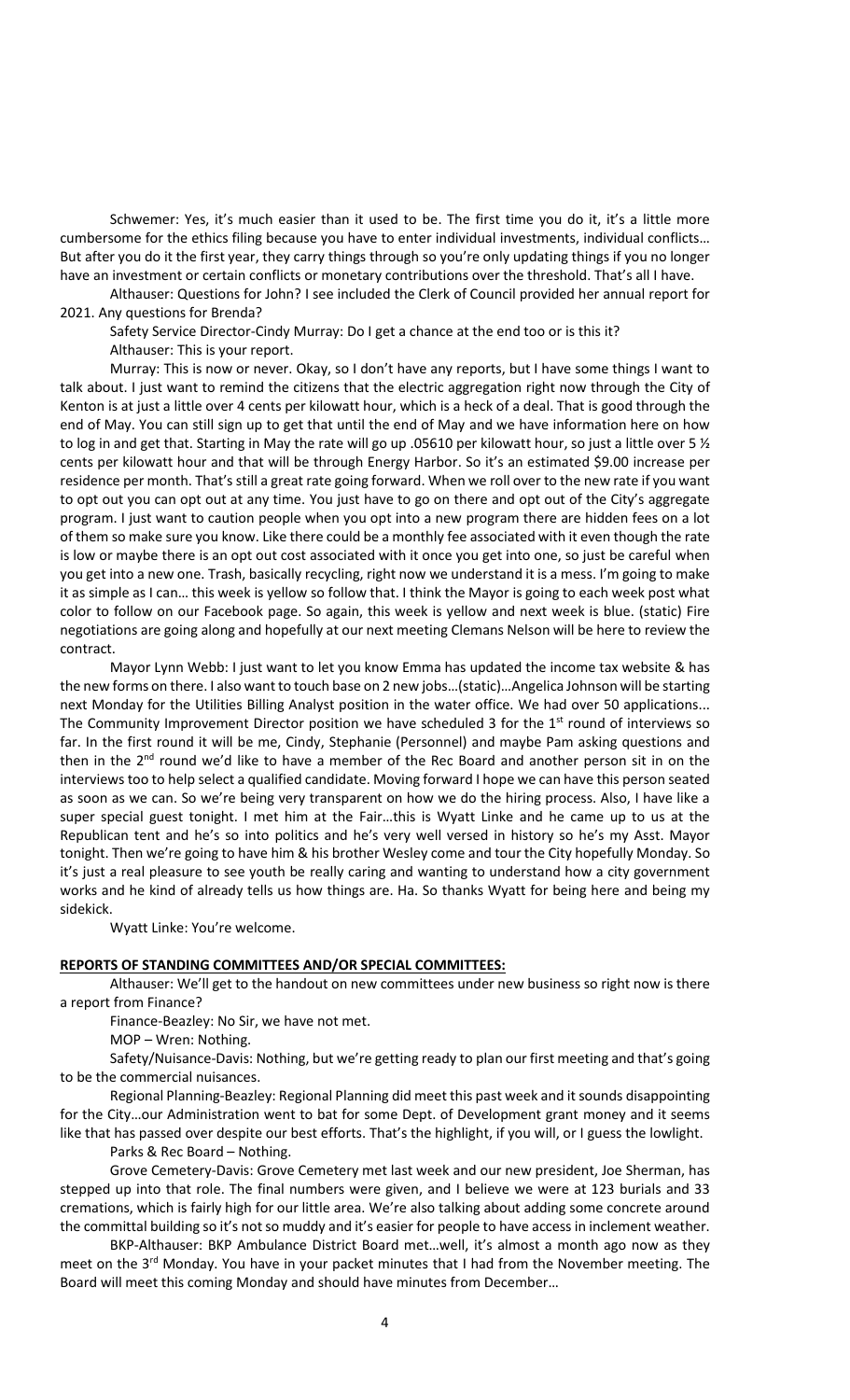### **OLD BUSINESS:**

Althauser: Does anyone have any old business to be presented?

### **NEW BUSINESS:**

### 1) Discussion of Open Council Seat (1<sup>st</sup> Ward)

Althauser: I think you can tell by the agenda that we do have an open seat on the  $1<sup>st</sup>$  Ward. I have the resignation that I received on 12/31/21 and I think that information as far as the opening has gone to the news media. (Yes) Is it on our website?

Mayor: I'll post it tomorrow.

Althauser: The communication that Brenda sent out was we'd ask for resumés to be in by the next Council meeting and she can update us at Council in 2 weeks of where we are. A little background, Ms. Burkett did resign mostly because of several personal issues that came up medical in nature, and she very much regretted that she had to do so. She was elected as an Independent and that is why it falls under Council to replace. Obviously, it has to be someone from the 1<sup>st</sup> Ward, and I think this is the gray area...to be elected you have to have lived in that ward for one year but I'm not certain you have too to be appointed. The best-case scenario is they would've lived there for a year. If anyone has interest, please contact the office up here or any Councilmember. I'd ask you folks if you know of anyone reach out to them and see if you can get them to turn in an application. As such, that was part of my reason for being a little cautious on the committee assignments…

2) Introduction and Discussion of Standing Committees

Althauser: You have a handout in front of you and you don't have to decide everything tonight, but I'll just explain the pages and give you a couple of days to kind of look at it. The 1<sup>st</sup> page would be my proposed committees. MOP is a Kenton committee…that is something that most other cities or villages don't have, although they may have something similar. But MOP (Management, Organization, Personnel) is the only committee defined in the codified's. None of the others are. A lot of cities do layout all of their committees in their codified ordinances, but we do not other than MOP. Even Finance is not a requirement of either the codifieds or the ORC, but MOP is a requirement of our codified ordinances. Basically, MOP's description is kind of laid out and essentially if you read it, that committee was established simply to help administer chapter 249 in the codified ordinances. 249, for the most part, deals with non-bargaining employees. So that one is a must. Finance Committee is also a must simply because of the bulk of work. Again, that's just a description and it would not be a new committee. Nothing would change there. Public Utilities Committee is a proposed new committee. You can see the explanation there, but the general idea behind that is to be an arm to help out the Safety Service Director in the area of all of our enterprise funds and even to help…one of the things I've seen that can really bog us down is the enormous amount of load that is put on Finance. The idea here is the Public Utilities Committee would also review & then recommend to Finance the water & sewer budgets. Finance is still going to recommend the whole budget, but they can do a lot of that legwork and help Finance out there & spread it around. This committee was one I know I had talked about with Lynn & Cindy when it comes to rate increases and things like that and the research behind those rate increases to make certain the Administration & Council are all on the same page, and to help answer the public's concerns when it comes to our utilities. Streets, Alleys, & Sidewalks…this is the Streets, Alleys & Sidewalks part of Safety really for any ordinances, resolutions, or matters that pertain to Streets, Alleys & Sidewalks. What I tried to do was think of things that come before Council and one of the things I want us to start doing a better job of, and this falls on me, but a lot of councils when they have legislation behind the heading of that legislation will be in parenthesis where it originated from. Typically, legislation originates from the Mayor, Law Director, or Council Committee and that will help us to know where to assign these issues as they come up. Then finally, Legislation, Codes and Regulations would be the nuisance part of Safety and/or nuisance. Again, this is not set in stone by any means. Also, there have been times where there have been new state regulations or sometimes, but not typically, federal regulations that impact our local. If that involves a potential change to the codifieds it'd be referred to that committee. So those would be the 5 that would be my initial recommendation. The  $2^{nd}$  page are just other possibilities and again this isn't something where we expect everyone to be meeting all the time. You'll notice I did add an area to the agenda that will remain there called Scheduling of Committee Meetings where any committee meetings through the course of our meeting if we figure out we need one, that's why it's in there. We'll schedule those at that time. The other possibilities are from cities around us and some of the ones they had. Now the reason I didn't put them on the front page…Information Systems I don't think we're quite ready for it to be honest. We need one but I think we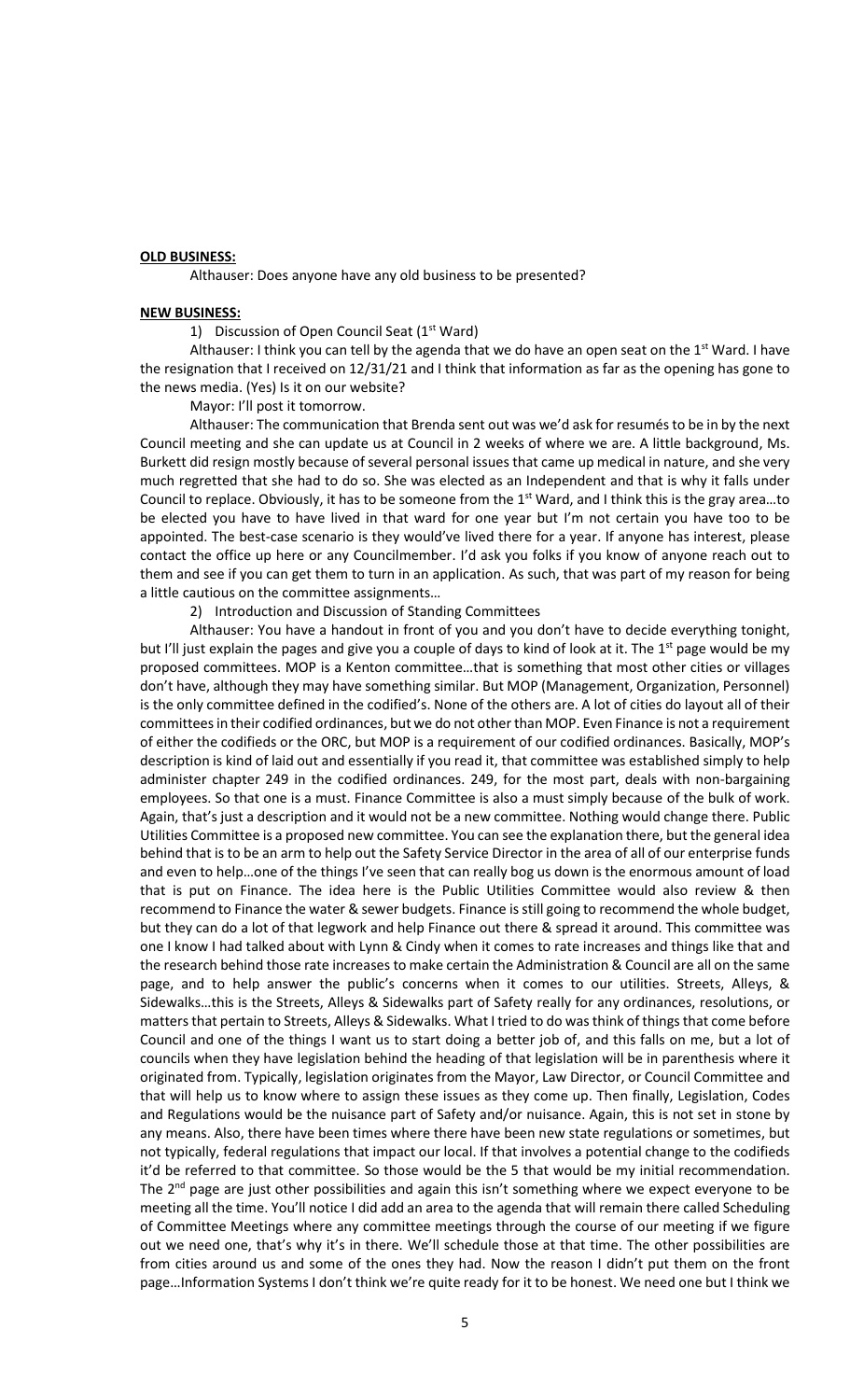have a lot of work to do in general on that, but it would be one to think about. Jobs & Economic Development; Lands & Buildings; Municipal Services, Parks & Recreation…we do have a Parks & Rec Board. Council did back in 1950 initiate it and technically it's called the Recreation Board. I'm not so certain we'd need a Council Committee to do that also. Then there is Regional Planning, Zoning & Annexation. So those are just other ideas, but the  $1<sup>st</sup>$  page would be the preference. Then on the  $3<sup>rd</sup>$  page is individual assignments. The first 3 we are required to have because of our agreements with these groups (Grove Cemetery Assoc., Hardin County Regional Planning Commission, & BKP Ambulance District). We do need a representative on all of those. Something that I hadn't caught & I just mentioned it to the Mayor…per our codifieds, the Mayor appoints one member of Council as a non-voting representative to the Tree Commission, or technically the Shade Tree Commission. The Citizens Advisory Committee has been inactive, but if the Mayor were to reactivate it the Mayor could appoint up to 3 Councilmembers. And then finally the last two have been mostly traditional. Right now, in practice Lynn has really been our School Board representative because she's been attending the majority of them. It doesn't mean it has to be that way…we could also have a Councilmember. The Recreation Board, now this is one I do think is commonly known as the Parks & Rec Board…do you think we should keep a liaison because there is nothing in the codifieds that requires it, but the Rec Board has full authority to go to Council for funding and to run the recreation department of the City. They have full authority. I think it's important that we have a liaison because of the fiscal side of that to get back with Council and/or Finance in regards to the fiscal needs especially of that board. The last page is a printout that Brenda had from quite a while ago and there is nothing on here other than the codified for MOP…it also describes our 4 committees and the Safety Service Committee you'll notice I think over time we've gotten away from what that committee was intended and we lean more towards the nuisance/safety side of it. It really was the Safety Service Director's committee. So if you go back to the front page there is part of that that is really covered by MOP…the strength ordinances is clearly part of MOP and there is part of it that would fall under Public Utilities, and part of that would fall under Streets, Alleys & Sidewalks and finally Codes & Regulations. That was the idea…we can chat on it a little bit tonight or you can have more time to digest it. I could send everyone out an email here in a couple of days to see what your thoughts are. I gave you that 4<sup>th</sup> page for you to see what our interpretation has been for years of committees and that is a Kenton piece of work. Thoughts? Anybody want to share anything now? Okay, I may reach out to each of you on an individual basis…

Davis: Do you want us to carry forth with the commercial nuisances or do you want us to wait until the new committees are assigned?

Althauser: I want to find out first what each of you thinks of this. The commercial nuisance would really fall under…

Davis: Legislation, Codes & Regulations.

Althauser: And again, those names aren't in stone either, if someone has better ideas or better descriptions. But the idea is so we know where to send stuff & there's not a doubt of does it go to Safety or do we need to form a special committee etc., so for the most part this hits everything.

### **ORDINANCES AND RESOLUTIONS:**

Althauser: This is the way I intend to do the agendas from now on…the idea is old business and new business that gives all of the Council, Administration and staff, along with other matters which is down below on the agenda, the time to bring up other issues that might need to be addressed by Council. My hope is that comments from Councilmembers & Administration are as they have been most of this past year, more informal in nature…ie: hey I thought the downtown Christmas decorations looked great and I want to put a shoutout to whomever…those kinds of things, which is what we've mostly been doing. So I'm not trying to get away from something I've seen happening. That isn't my point at all, I actually like what has been happening and I'd like to keep the comments along those lines. If it's city business let's bring it up under old business as appropriate, or new business as appropriate, or other matters. Let's have the comments be positive and accolades, etc. So I will go around to all of Council afterwards and Cindy and the Auditor to see if there are any last personal comments they want to make. That's how I intend to do that. Any questions on that? Speak free or speak free afterwards to me on any concerns you have. This is a work in progress. So under  $1<sup>st</sup>$  reading we have 3 items. **1 ST READING:**

# **1) RESOLUTION NO. 22-001, TITLE ONLY; A RESOLUTION AUTHORIZING AND DIRECTING THE MAYOR AND/OR SAFETY SERVICE DIRECTOR TO APPLY TO THE OHIO DEPARTMENT OF TRANSPORTATION FOR TRANSPORTATION ALTERNATIVES PROGRAM (TAP) FUNDING AND DECLARING AN EMERGENCY.**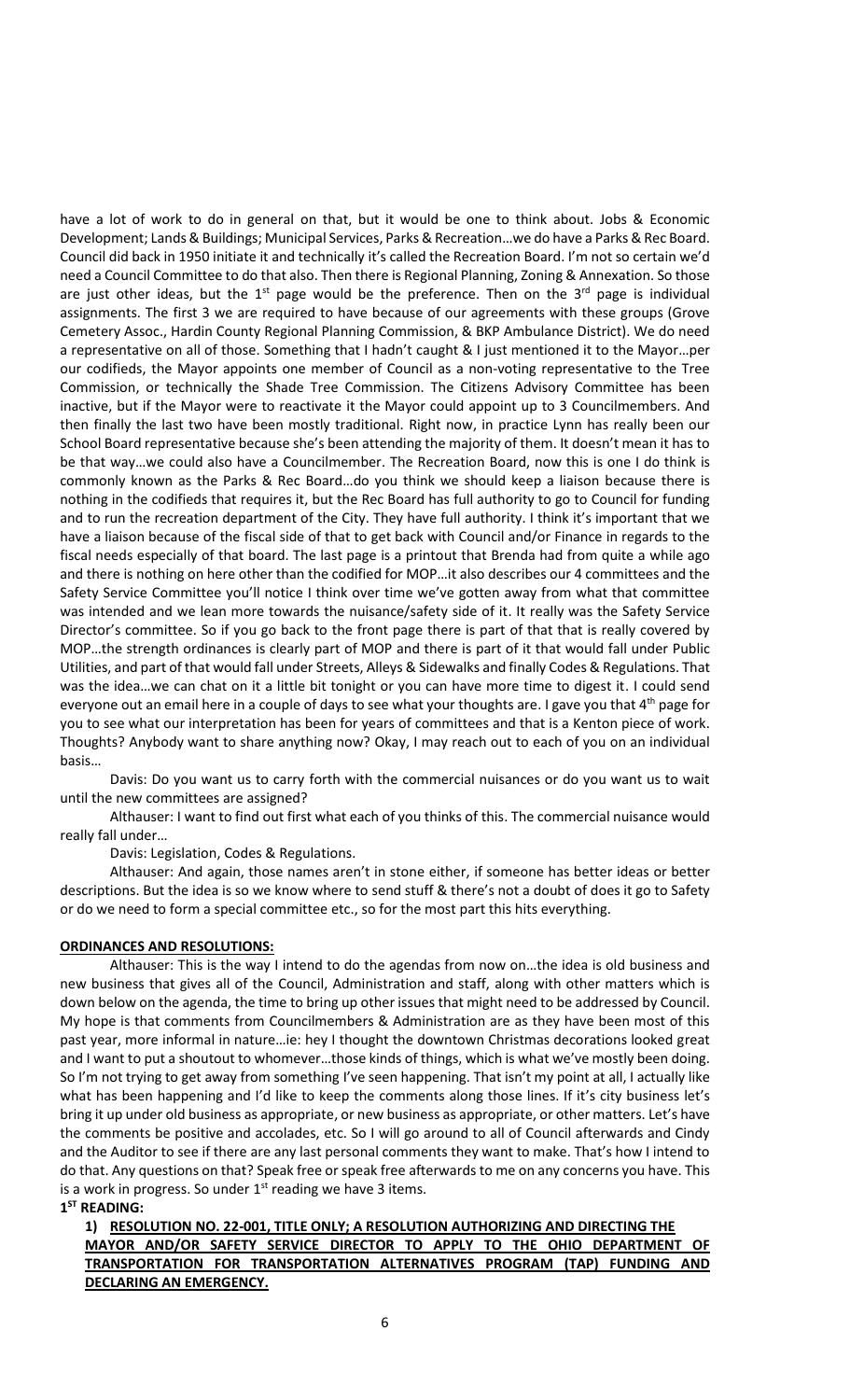Althauser: Is there anything the Administration wants to talk about on this? Murray: This Transportation Alternatives is for sidewalks for the N. Detroit Street Project that we've got the Small Cities Grant funding for. This will cover all new sidewalks & make everything ADA accessible on the 1<sup>st</sup> Phase of N. Detroit Street. So this will allow us to apply for that funding.

Beazley: The emergency language, is there a submittal time deadline?

Murray: Yes, I have to have it by the  $31^{st}$ .

Althauser: That means you'd really need it approved, at the latest, at the next meeting. Murray: Yes.

Althauser: On that note, something we're going to try to start doing a little bit smarter, and this is a perfect example…obviously we want things to be read as many times as possible. If we know that something can wait for another meeting but needs to be approved then, we can suspend the rules tonight and say we suspend the rules with regards to the 3-reading rule and we move that the resolution be allowed to be approved after 2 readings. Then if that passes, then it can be read at the next meeting and approved. The reason you do that is we know we have 6 people here tonight, but we don't know if we'll have 6 people here at the next meeting. So always keep that in mind if you want something to be read as many times as possible so the public has the opportunity, you can suspend the rules and shorten 1 reading by suspending the rules tonight. Does that make sense to everyone? And just to clarify, and this will be mostly for you Anda, any resolution or ordinance requirement by law we have to read 3 times. We are able to suspend the rules and shorten that time frame by a vote of ¾ of the elected Councilmembers, which would include the vacant seat. So in other words, we would need 6 people to affirm a suspension of the rules. The emergency language is added so that if, whether by suspension of the rules and passing, or read 3 times and passing, if a resolution or ordinance passes it can immediately into effect upon signature by the Mayor. But, in order to do that, it must pass by 2/3 vote which is 5 people. If the emergency language is not present, or it does not pass by 2/3, then it goes into effect 30 days after the Mayor signs it. So I can get into the civics and I know that's boring to everybody else here, but it is a new session.

Beazley: Mr. President, we're aware that we may be down at least 1 Councilmember at the next meeting and because of that, and the urgency of this, and the need for us to continue with this project, I would move…

**Motion by Mr. Beazley & second by Mrs. Wren that the rules requiring legislation of a permanent or general nature to be read on three separate days be suspended to allow for passage on the 2nd reading of Resolution 22-001. Roll call vote, 6 ayes; motion carried.** 

# **2) RESOLUTION NO. 22-002, TITLE ONLY; A RESOLUTION FINALIZING ACTIONS UNDER ORDINANCE NO. 21-017 TO PERMIT THE CITY OF KENTON, OHIO TO ENTER INTO A HIGHWAY IMPROVEMENT PROJECT WITH THE OHIO DEPARTMENT OF TRANSPORTATION AND DECLARING AN EMERGENCY.**

Althauser: I see Cindy is up at the podium…

Murray: Okay, this is for the paving of SR 67 W from the corporation limit down to Espy Street and SR 31 S, and from Espy Street to SR 292. This would be our share of the funds from ODOT.

Davis: What's the date on this?

Murray: It will be this summer. But this legislation has to be approved by the  $31<sup>st</sup>$ . (has to be executed and returned to ODOT by 2/11/22)

Mayor: Same thing…

Althauser: And just to back up…don't take me wrong, you don't have to do it that way. It's just something we've never thought of before.

Beazley: We know we'll not have 6 members at the next meeting, Mr. President, so in order for this to be considered at our next meeting we have to take this action tonight. As a result, I would move…

**Motion by Mr. Beazley and second by Mr. Lawrence that the rules requiring legislation of a permanent or general nature to be read on three separate days be suspended to allow for passage on the 2nd reading of Resolution 22-002. Roll call vote, 6 ayes; motion carried.** 

## **3) ORDINANCE NO. 22-001, TITLE ONLY; AN ORDINANCE PROVIDING FOR ADDITIONAL APPROPRIATIONS FOR THE YEAR 2022 FOR THE CITY OF KENTON, OHIO AND DECLARING AN EMERGENCY.**

Althauser: I think Pam is going to explain this…

Romanko: This Ordinance goes with the Resolution 22-002 for the highway so I can sign the sheet that says we have the money that we can pay this. The original estimate was approximately \$230,000, which is in the budget, but the additional \$78,000 is their estimate as far as how much they think the bids will come in. Those bids will come in in March so then we'll know how much we need.

Beazley: So this increases the \$230,000 to the \$304,000…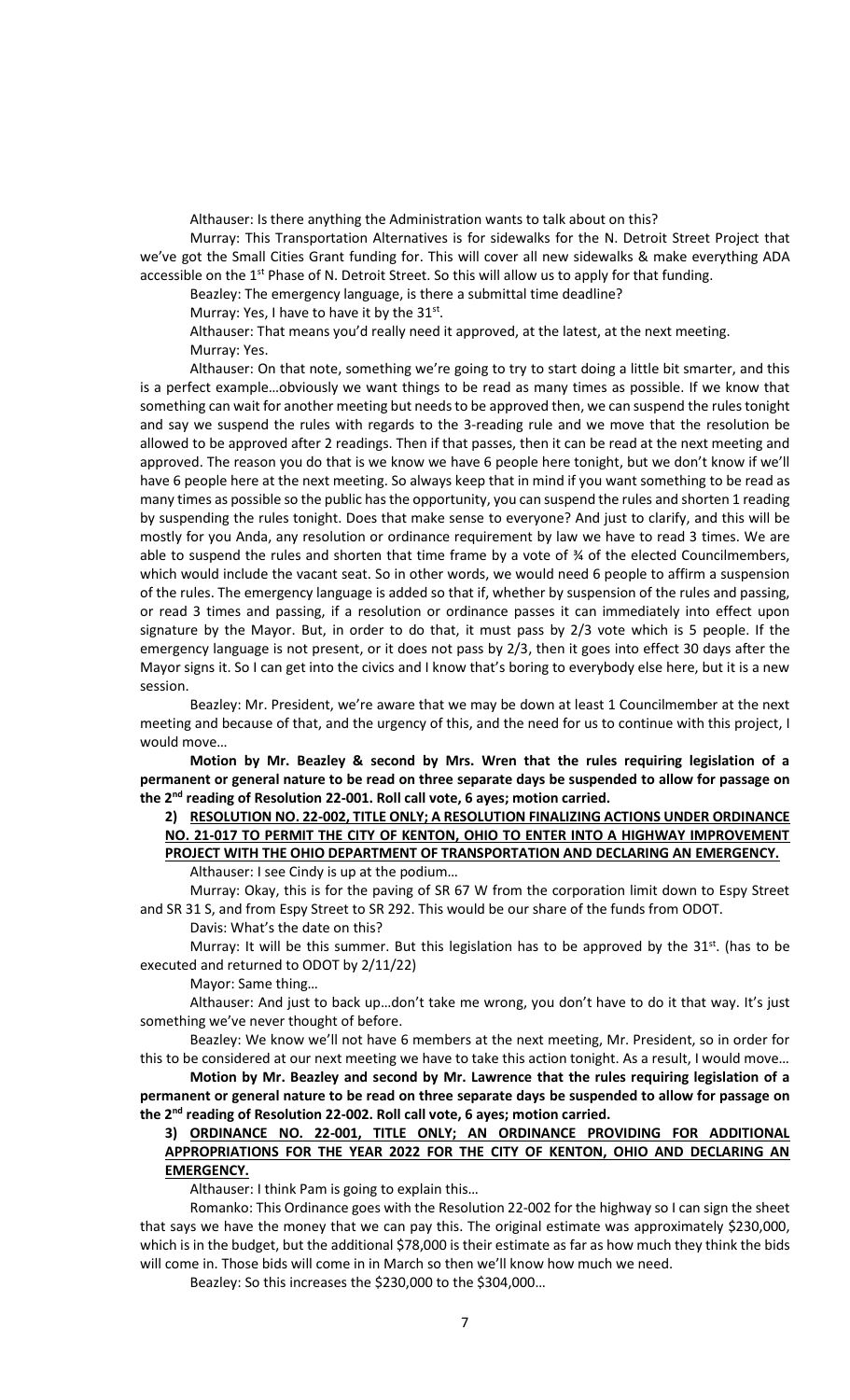Romanko: Right and there is a transfer because we don't have the money in the Street Fund so it's a transfer from General for that expense and then actually paying for that. So this along with the other also needs to be able to be by Jan.  $31^{st}$ .

**Motion by Mr. Beazley and second by Ms. Jones that the rules requiring legislation of a permanent or general nature to be read on three separate days be suspended to allow for passage on the 2nd reading of Ordinance 22-001. Roll call vote, 6 ayes; motion carried.**

Althauser: Okay, we'll have those on the agenda as a  $2<sup>nd</sup>$  reading and we'll note behind each of them the rules have been suspended as far as 3 reads.

### **SCHEDULING OF COMMITTEE MEETINGS:**

Althauser: So right now, the way we stand to answer your question Antwilla, if there is something you guys are already working on, what we can do is if we go with that, we can pass it on. If you want to go ahead and meet that's fine.

Davis: The goal is to get a meeting in before the  $24<sup>th</sup>$ . That was the goal once we had the committees… we assumed we were getting them tonight. The original nuisance committee is Robin, me, and Ray and the goal was to get that in to get it started since it's such a long process to change anything with nuisances.

Althauser: Well Safety has just kind of taken up nuisances.

Davis: Right. Safety we've just been working on the lights, so that one kind of gets put at the end of the nuisance meeting.

Althauser: I'll be sending out an email tonight and I'm going to try to talk to each of you afterwards just a little bit because I think there are things you guys might want to say in private, but I'll send out that email with those committees and I'm going to ask each Councilmember to list any preference & secondary preference of any committee you'd like to be on, and to note if you'd mind being a Chair. So my hope is to get all of that taken care of yet this week.

Davis: Okay. We'll wait to schedule until those go out in case it's altered at all.

Althauser: Also, I'd comment on the individual appointments…my thought, I don't really think we want to change Grove Cemetery because Antwilla is the President.

Davis: No, I was President last year & Joe Sherman is President now, but that doesn't mean mess with the Cemetery…that's my baby.

Althauser: I don't necessarily want to change Regional Planning, unless David doesn't want to serve, mostly because of the continuity with Mark (Doll).

Beazley: I'm fine.

Althauser: And, at least for the next year, I'd rather not change BKP for the same reason, unless someone really has the desire to get on there and learn that. If you do, we can change BKP toward the end of this year going into next year. There is nothing that says we can't, and I could start having someone come with me to the meetings. So keep that in mind. But my thought on those 3 is not to change them. Okay?

Davis: I'm fine with that.

Althauser: Does Finance have any intention to meet?

Beazley: We do not. I don't know of anything other than the obvious last minute items that came before Council tonight on the changes of contracts and what have you.

Althauser: Does MOP have any?

Wren: No, not that I know of.

Beazley: Mr. President, may we digress back to old business? I presume this should've happened there, but Mr. Law Director have you had an opportunity to peruse the recommendation?

Schwemer: No but I did read that in the minutes regarding the park, correct?

Beazley: Yes sir. It should have appeared under old business, my fault.

Althauser: And that…we're trying to get a lot more organized on keeping track of those little details. It's hard to do but we're working at it.

#### **OTHER MATTERS:**

None.

#### **COMMENTS FROM THE PUBLIC:**

Representative Jon Cross: Thank you very much. I just wanted to announce that Monday January 24<sup>th</sup>, we're going to be holding community office hours at the Library for Capital Budget. From 11:30AM-1:30PM at the Hardin County District Library we're going to hold community officer hours for anyone that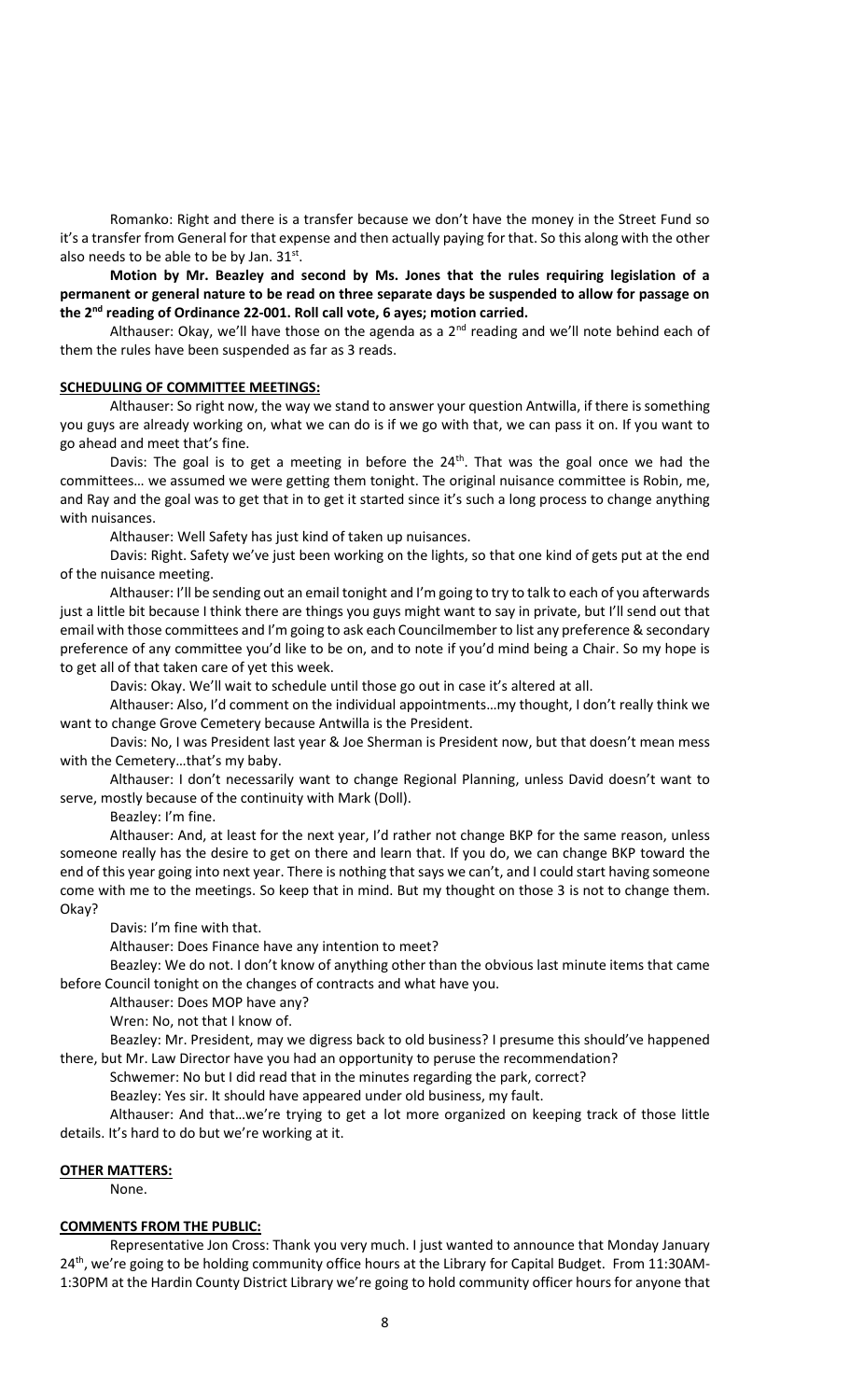wants to come in to work through State issues. But also, we want to let the City, as well as the County and all of our community members and councils, to know about Capital Budget. So we'll be having another Capital Budget and my office is preparing for that. We'd like to have you come in and talk through what kind of projects you're thinking about. To kind of roll back time, the City of Kenton submitted…was it one project Mayor?

Mayor: Yes.

Cross: For the pool? Was it just that one or any other projects?

Mayor: Just that one.

Cross: Okay, so you submitted the pool project and it did get approved for \$20,000. We'd like to see if you have any other community projects that will qualify. There will be a website where it's posted, but traditionally they're not building projects like if we wanted to fix up the Courthouse or City Building or something like that. Those dollars are traditionally reserved for enhancing community projects and trying to fill the gap. So if you were short on some money trying to fill the gap on certain projects, a good example was the Golf Course community room. We were able to get \$200,000 on a million (+) dollar project so we helped to fill that gap by 20%, plus or minus, whatever the final total was. I haven't heard officially but they're probably due in March…we'll submit these projects and go through the process. I serve on Finance Committee again, so we'll be able to leverage that. So I just wanted to make that announcement, Mr. President. Also, don't be discouraged…I know we chase money and we're chasing money for project dollars for our downtown redevelopment project, so don't be discouraged that you haven't heard anything yet. We keep asking and they haven't said no…what we understood was each county had 2 projects funded. Here in Hardin County, it was Ada and Dunkirk, and Forest got another grant. There is a billion dollars worth of requests of the \$250 million we appropriated. I'd like to go back & see if we can't get another \$750 million appropriated through federal funding that's coming our way because we have a lot of projects that need to get funded. Obviously, the projects here in Kenton are a big priority for Hardin County, so every time I see Director Mihalik in the hallways we always ask about Kenton and keep on poking & prodding. So we haven't given up hope…sometimes those things work fast and sometimes they work slow, but we're still trying to get those dollars. And of course any projects you guys look to for State funding…when I got on the phone with the OEPA to talk about principal forgiveness they said that if the federal infrastructure project passed, which it did, I'm kind of getting it confused with the other one that didn't pass, but the one did pass & I'm hopeful it will allow some more flexibility with the EPA to do some stuff for you all. So anytime you all apply for state funding through the ODOT, EPA, ODOD, or any other agency, we certainly try to chime in with all the Directors down there and help advocate on your behalf. Any questions, Mr. President, on that information? I look forward to helping you guys out if you have any community projects that you want to submit.

Althauser: As always, thanks Jon. Anyone else from the public?

### **COMMENTS FROM NEWS MEDIA:**

None.

#### **COMMENTS FROM COUNCIL MEMBERS:**

Beazley: I welcome our new…is she gone? (yes) Well, welcome anyway. I welcome our 2 gentlemen tonight and their family. I appreciate you being here and being a part of what's going on. We look forward to you growing up into leadership in our city. I appreciate that.

Davis: I have nothing additional to add to Dave's comments.

Lawrence: Nothing.

Wren: I have nothing either, except I am the person that will not be here on the  $24<sup>th</sup>$ . I won't be back in town until after 8:30PM so it'll be kind of late.

Mayor: Just another quick shoutout to our public works guys last night. They got called out about 6PM on a service line and it was a cold night. Cindy said she was there until 9:30PM and they got it all taken care of. It's one of those things we couldn't let it go, but it wasn't a main and they did it under pressure. If you could see the pictures on Facebook it was shooting pretty good, but again no water shutoff and it was all taken care of. So a big shoutout to those guys. They are very committed. We never have any trouble with calling people in. They all come and we're real proud of that group.

Althauser: Wyatt, do you have anything?

Linke: No, thank you.

Althauser: Well, thanks for being here. The agenda is a little bit of a work in progress, but we'll get there. I'll talk to each one of you about committee appointments real quick here after this meeting and just a reminder the next meeting is on the  $24<sup>th</sup>$ . So look for an email from me about committees and